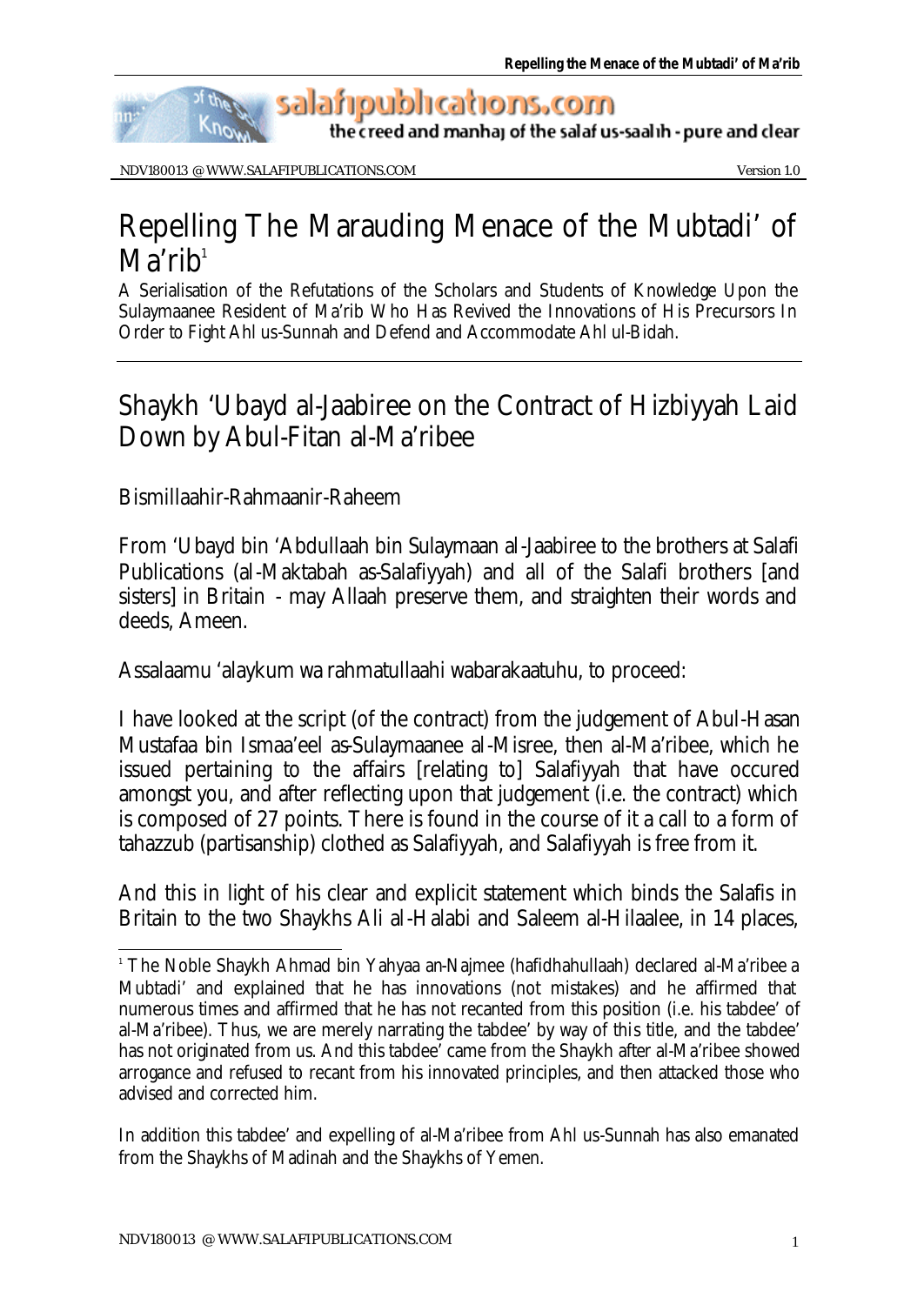the essence of which is that the reference point for the affairs of Salafiyyah are the two Shaykhs only. And that the rest from the people of knowledge, then either they have no status (role) in your affairs, or they only follow after them (i.e. the two Shaykhs). And this is the extremity of oppression and partisanship, and forming a sect the likes of which has no equal as far as we know, in the history of the Salafi da'wah.

And therefore, I consider that agreement to be abolished. And it is not permissible to abide by it, and you must return in any differences amongst you, to the people of knowledge in every place, whether it be the two Shaykhs, Ali al-Halabi, or Saleem al-Hilaalee or other than them from the people of knowledge and excellence.

Signed : Ubayd al-Jaabiree.

And Allaah is the one who grants success and who guides to the better guided affairs.

Wassalaamu alaykum warahmatullaahi wabaraakutuhu

Issued on 29th Dhul-Hijjah 1422H.